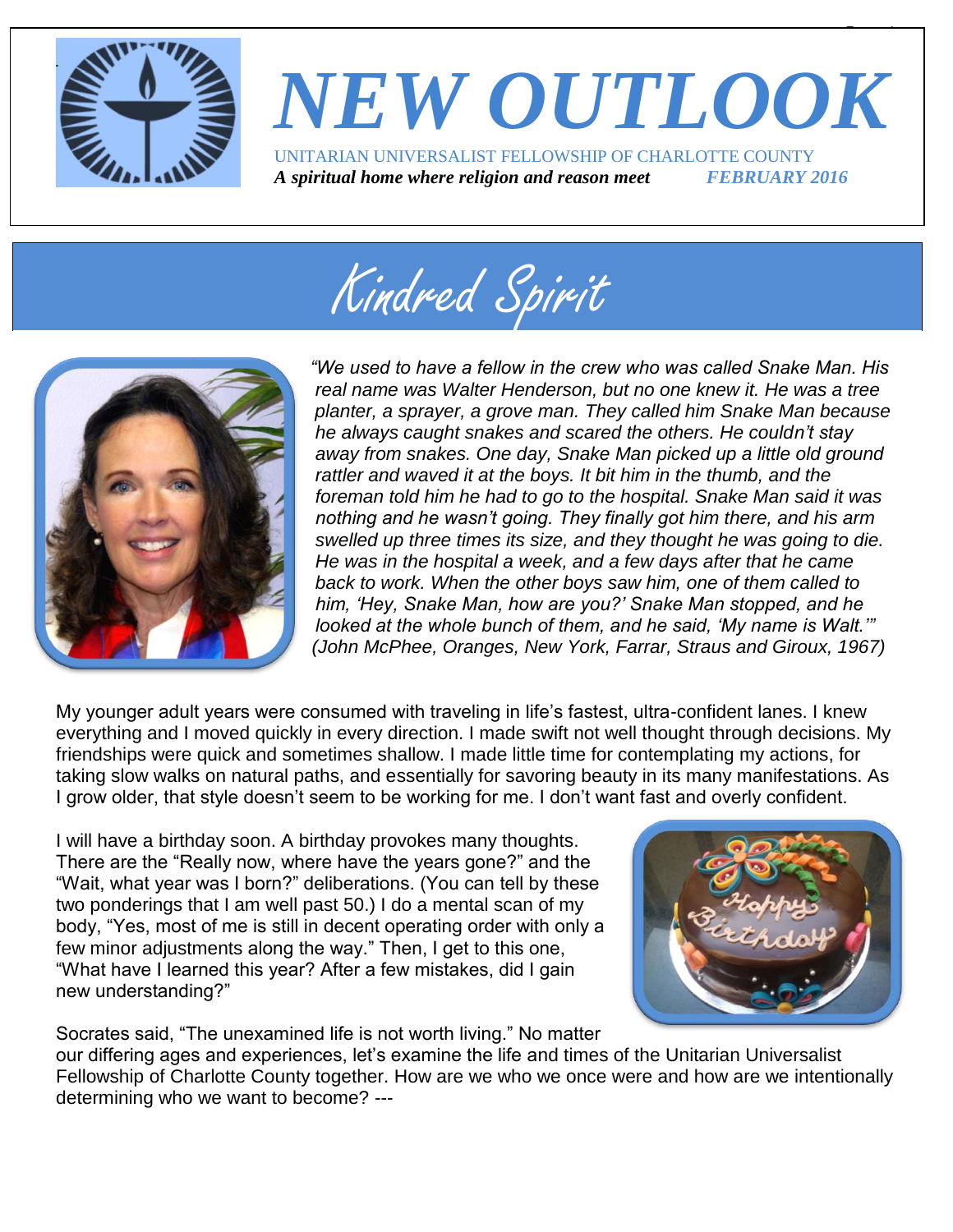

### Dear Ones

At the last meeting of the UUFCC Board on January 12th, your trustees unanimously voted to recommend to the congregation the purchase of the Peace Lutheran Church property, pending the negotiation of an affordable price and a satisfactory physical inspection. Of course, any offer is contingent upon the approval of at least 2/3 of participating members at a specially called congregational meeting.

In order to bring this motion to life, the Board also unanimously voted to form a negotiating team. Members are Doug Kennedy, Jack Osborne, MaryHolly Allison, Don Liermann, and Robert Taylor. On your behalf, I wish to extend gratitude to these exceptional leaders.

Yesterday afternoon, I received an email from the negotiating team announcing that an offer has been made. Now we wait for a response and invitations for you to explore the property that may soon be our new home.

I must confess, at times I'm overwhelmed by the magnitude and pace of our transition from dreams to reality. But when I calmly reflect on our efforts to grow, it becomes quite clear that this journey has been going on for years. In 2011, several months after I became a member of UUFCC, I joined a task force to recreate the Fellowship's mission and resulting vision. This effort was directed by Bob and Sue Taylor.

I am convinced that we are approaching this monumental decision to relocate to a much larger facility because you and I have been living our mission and vision. So, no matter what occurs during the following months, we will continue, as this paraphrase of our mission mandates, "*to offer a caring and diverse religious community. We will be guided by reason and conscience, encouraging intellectual inquiry, fostering individual and and spiritual growth, and promoting social justice and environmental responsibility.* Our vision is becoming reality. We are a *"thriving, intergenerational, racially diverse, and Welcoming Congregation. We have an inspiring minister, committed lay leadership, uplifting music and art, and vibrant activities and programs that support our mission".* Now is the time to focus on *"ENHANCED FACILITIES"!*

I will conclude this letter by sharing a mantra/song that Rev. Amy taught me. It calms and energizes me as I face the unknown.

> "*All shall be well, all shall be well. In the manner of things, all shall be well"*. -attributed to Julian of Norwich

In faith, Dennis Shaw Interim President Board of Trustee, UUFCC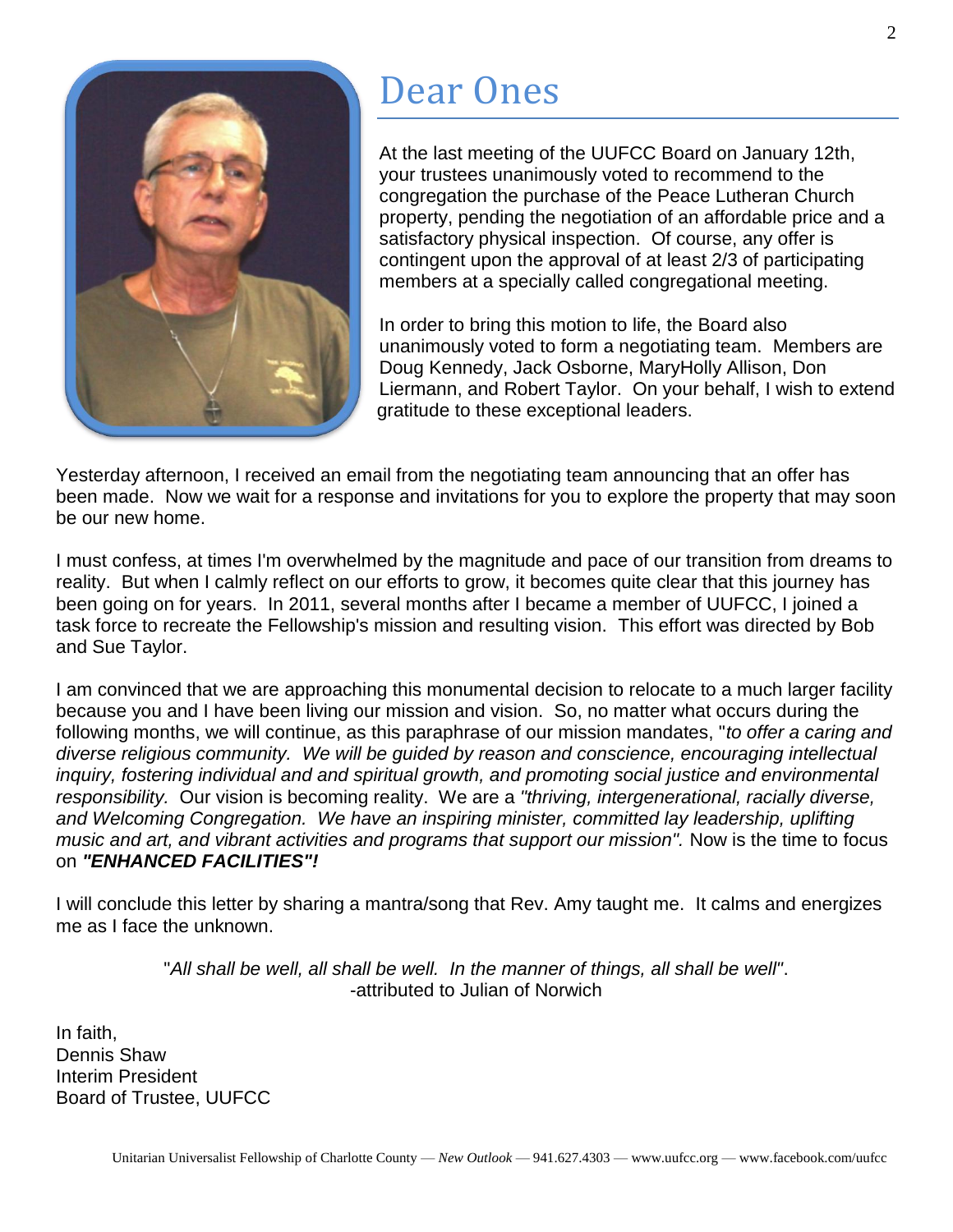# *Many Paths…*

### **Sundays**

**9:15 a.m.** Conversation Among Friends **9:30 a.m.** – Choir Practice **10:30 a.m.** – Worship Service Coffee Hour following Worship Potluck Lunch on first Sunday

### **Saturday Services**

Our Saturday evening services have a little different slant than our Sunday mornings. For example, we have meditation periods twice interspersed with readings and music on Saturday evenings. *Conversation Among Friends will precede the service at 3:15.* On Sunday mornings, our service includes more traditional elements such as a sermon. Come on Saturday evening at 4:30 pm or Sunday morning at 10:30 am. Either way, we work hard to engage the listener and to provide a strong dose of hope when it seems absent.

### **Meditation and Buddhist Discussion Group**

**February** - Thursday evenings from 5 to 6:15 pm. We continue with a discussion of Thich Nhat Hanh's book, *No Mud, No Lotus,* and end with 25 minutes of silent meditation. All are welcome to attend.

#### **February Theme: Absence of Violence**

| Saturday. Feb. 6 - Rev. Amy Kindred<br>"Absence of Violence: Is Peace Too<br>Boring?"<br>Interspersed with readings, music and<br>meditations, we'll explore what the world might<br>look like if all weapons were destroyed. What<br>would we need to live more peacefully? | Sunday, February 7 - Rev. Amy Kindred<br>"Absence of Violence: Is Peace Too<br>Boring?"<br>What happens when a wizard banishes all<br>weapons? Join us as we picture a peace-filled<br>world. |
|------------------------------------------------------------------------------------------------------------------------------------------------------------------------------------------------------------------------------------------------------------------------------|-----------------------------------------------------------------------------------------------------------------------------------------------------------------------------------------------|
| <b>Saturday, February 13</b>                                                                                                                                                                                                                                                 | Sunday, February 14 - Rev. Amy Kindred                                                                                                                                                        |
| "A Rumi Kind of Love"                                                                                                                                                                                                                                                        | "A Rumi Kind of Love"                                                                                                                                                                         |
| World-renowned classic Persian poet, Rumi,                                                                                                                                                                                                                                   | World-renowned classic Persian poet, Rumi,                                                                                                                                                    |
| wrote, "Happy is the moment when Love"                                                                                                                                                                                                                                       | wrote, "Happy is the moment when Love"                                                                                                                                                        |
| wrapped in the cloud of divine grace rains pearls                                                                                                                                                                                                                            | wrapped in the cloud of divine grace rains pearls                                                                                                                                             |
| upon the desert." With readings, music and                                                                                                                                                                                                                                   | upon the desert." When did a gesture of love                                                                                                                                                  |
| meditations we'll explore the powerful effect of                                                                                                                                                                                                                             | change your life? On this Valentine's Day, we                                                                                                                                                 |
| love's generosity.                                                                                                                                                                                                                                                           | celebrate the many manifestations of love.                                                                                                                                                    |

**Saturday, February 20 and Sunday February 21 – Rev. Amy Kindred "Love's Messy Persistence"**

Derived from stories of myth and truth, we'll explore how the human need to conquer violence is ever –present and ever-persistent.

**Saturday, February 27 -**Stay tuned for an update soon!

**Sunday, February 28 – Rev. Dennis McCarty – "A Kinder, Gentler Atheism"**

From Universalist minister, Abner Kneeland, who was imprisoned for atheism 170 years ago, to the "new atheists" of today, the relationship between atheists and theists has often been contentious. But does it need to be? Rev. McCarty will explore nuances in Unitarian Universalist, humanist, atheist, and spiritualist thought, and seek a common richness all can share.

Recently retired, Rev. Dennis McCarty is Minister Emeritus at the Unitarian Universalist Congregation of Columbus, Indiana. He is now a full time blogger, writer, and singer-songwriter- and proponent of a religious outlook he calls, "Gentle Atheism."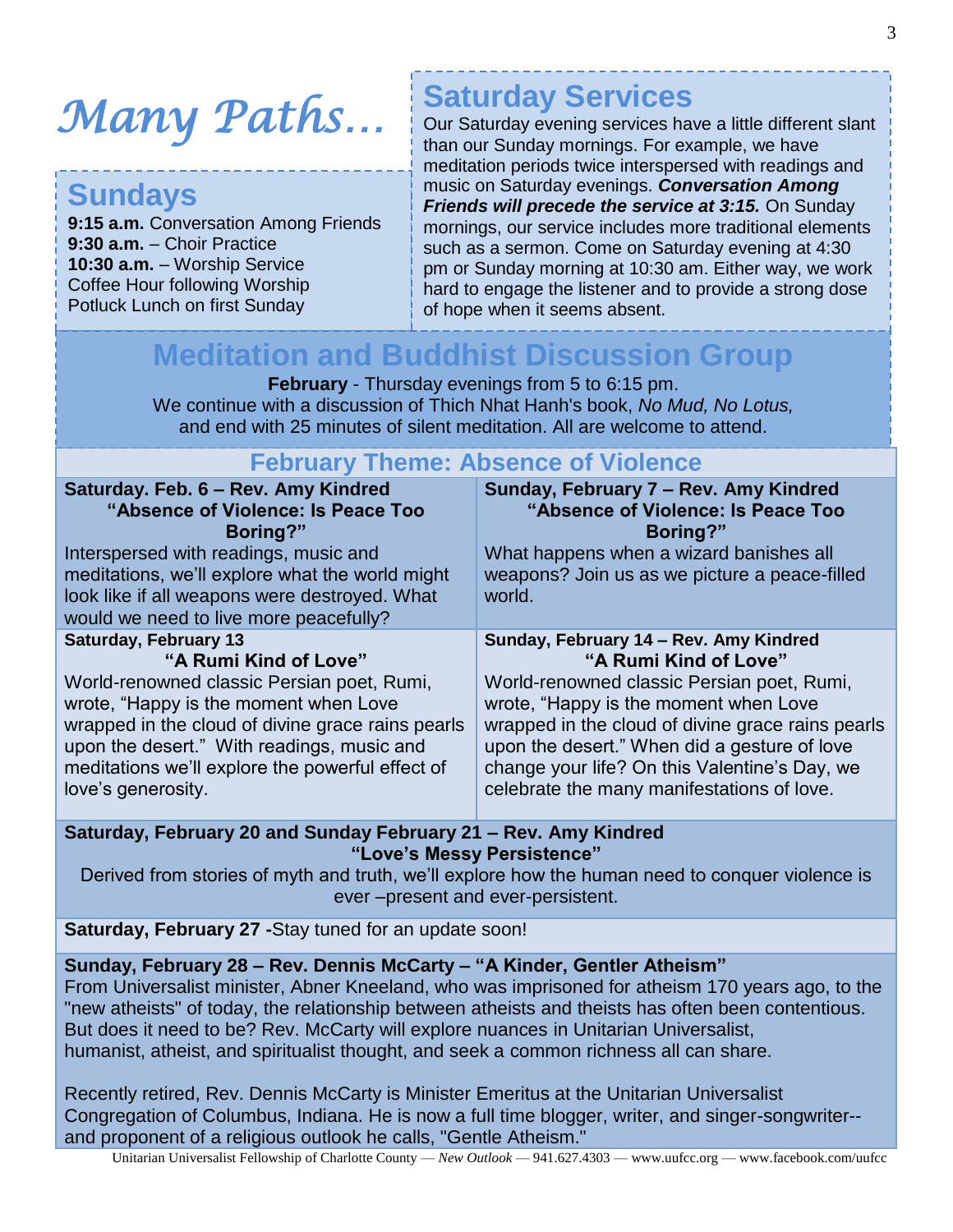# The Promise of a Bright Future Robert Taylor



As I write this, a week before *New Outlook* is released, your Negotiating Team is about to make an offer for the purchase of the Peace Lutheran Church property at 21500 Gibraltar Drive, in the heart of Port Charlotte. If we can negotiate an affordable price, the Board will recommend its purchase to the congregation. It takes the approval of a two thirds majority of our members present at a duly called meeting. In the days ahead, everyone will have the opportunity to visit the property, to stroll the grounds, to meander among the rooms, to sit in the sanctuary with its soaring ceiling, and to imagine how we can make the space our own.

While we've been talking a lot about buildings and money, it's easy to forget the reason why it's all necessary. We are a loving community, a thriving congregation, and we have outgrown our space. The conversation is really about who we are, what we do, and what we stand for. We have something very special and we know there are others out there who are looking for what we offer.

What is it about our Fellowship that's important to you? Do you find the worship services inspiring or the conversations among friends thought provoking? Do you bask in the warmth of a caring and loving community? Are you actively engaged in social justice or community outreach? Do you sing in the choir or serve on the arts committee? Just what is it about this place that brings you back again and again?

During this year's Giving Campaign, which launches on February 6-7, you are being asked to financially support all the programs you hold dear. Along with your time and talent, your pledge supports the minister, staff, and buildings that provide the environment that permits your dreams to flourish. If each of us gives what we can, we can build on our success, make our mission manifest, and fulfill the promise of our bright future.

*Editor's note - Late, breaking news:* As of January 30, Bob Taylor announced that the first offer had been made for the purchase of Peace Lutheran Church and was not accepted. The negotiating team will be meeting to discuss the next step. Be sure to follow the Weekly Updates for more news as it happens.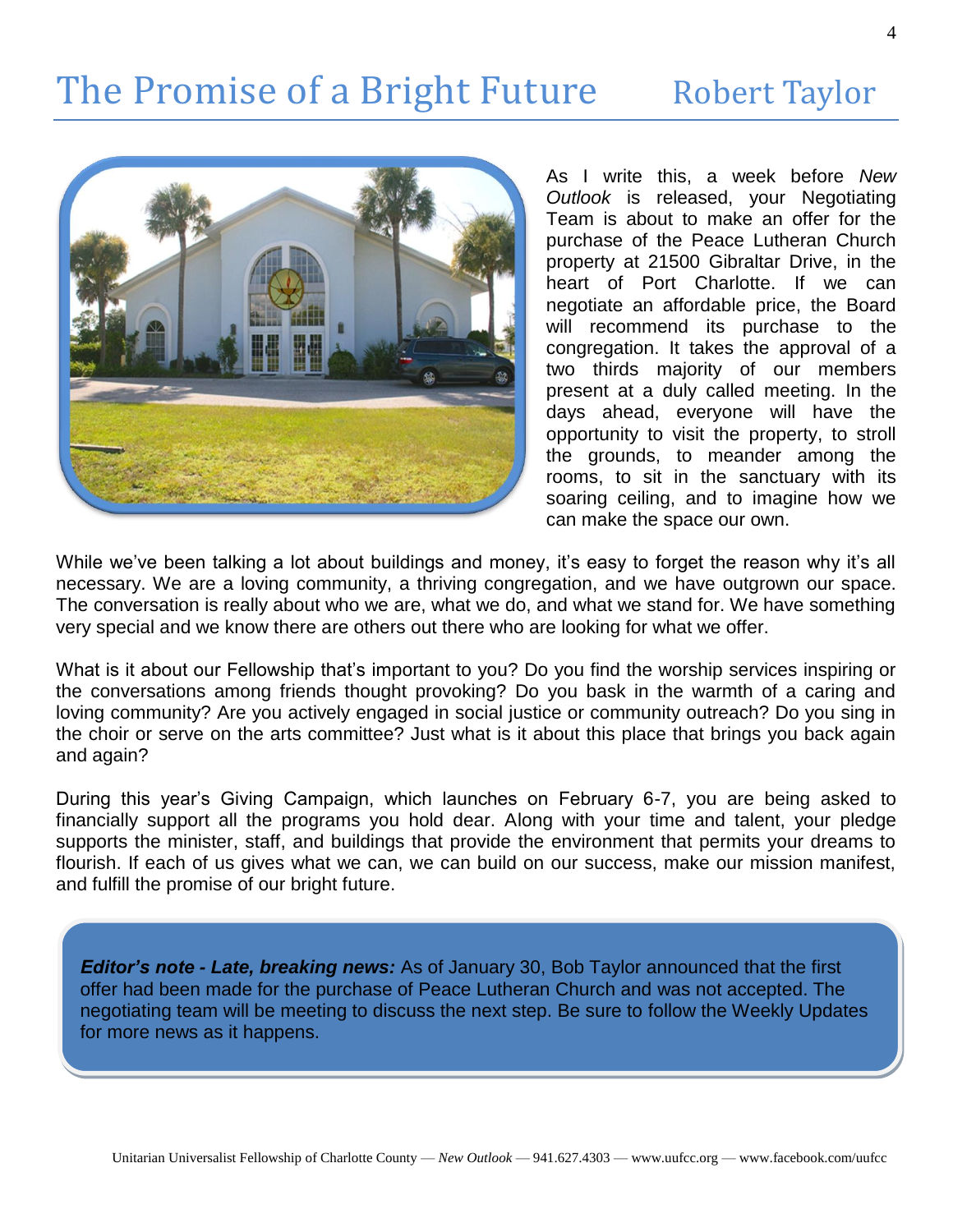# The UU Endowment of Charlotte County (UUECC)-A Time of Opportunity



We were recently reminded that the Endowment was established in 1991 by two pillars of our UU community, Robert Hansman and Harold Rapp. It was created as an autonomous affiliate of UUFCC and the UUA. As stated in the UUECC bylaws, *its purpose is to use the yield on its investments, while preserving the corpus, to assure the financial future of the Fellowship and further the principles and practices of Unitarian Universalism.*

The Endowment has served the Fellowship in many ways: supporting the Operating budget for the past several years; the Growth Initiative, including the

hiring of our UU architect and the Stewardship Consultant; Memorial services for deceased members in need. And, thanks to the bequests and gifts of many, and the wise investment at the UUA Common Fund in Boston, the Endowment has grown in the past 5 years from less than \$100,000. to approximately \$360,000.

Recently, the Endowment trustees agreed that an excellent "investment" would be to support the efforts toward acquiring the additional space needed by our growing ministry- and efforts to promote UU. Thus, as the UUFCC membership considers acquiring a new facility such as Peace Lutheran, the Endowment could loan UUFCC money- serving as a bridge loan ( i.e. until our current building is sold) or supporting renovations to the building to make it "more UU". This would be consistent with investing in the growth of Unitarian Universalism.

Feedback from members indicates that having the Endowment as a potential resource is a valuable asset for our community. It makes acquiring a larger space more possible. However, many have cautioned that it is not wise to use all of the funds in the Endowment. It is for the future. Future earnings will continue to be important to support potential deficits in the operating budget as operating costs will significantly increase, and unexpected major repairs may be needed. Thus, creating a Capital Fund is an important component to the future of UUFCC, as well.

**Contributions to the Endowment** continue and we are grateful to the following:

Robert Hansman/Delight TePaske – In Memory of Bonnie Willis Joan Sarchese – In Memory of Wayne Green

Making a bequest in your will is another meaningful way to support your UU values and create your legacy for the future. For information or questions contact your Endowment trustees: MaryHolly Allison, Robert Hansman, Robert Taylor.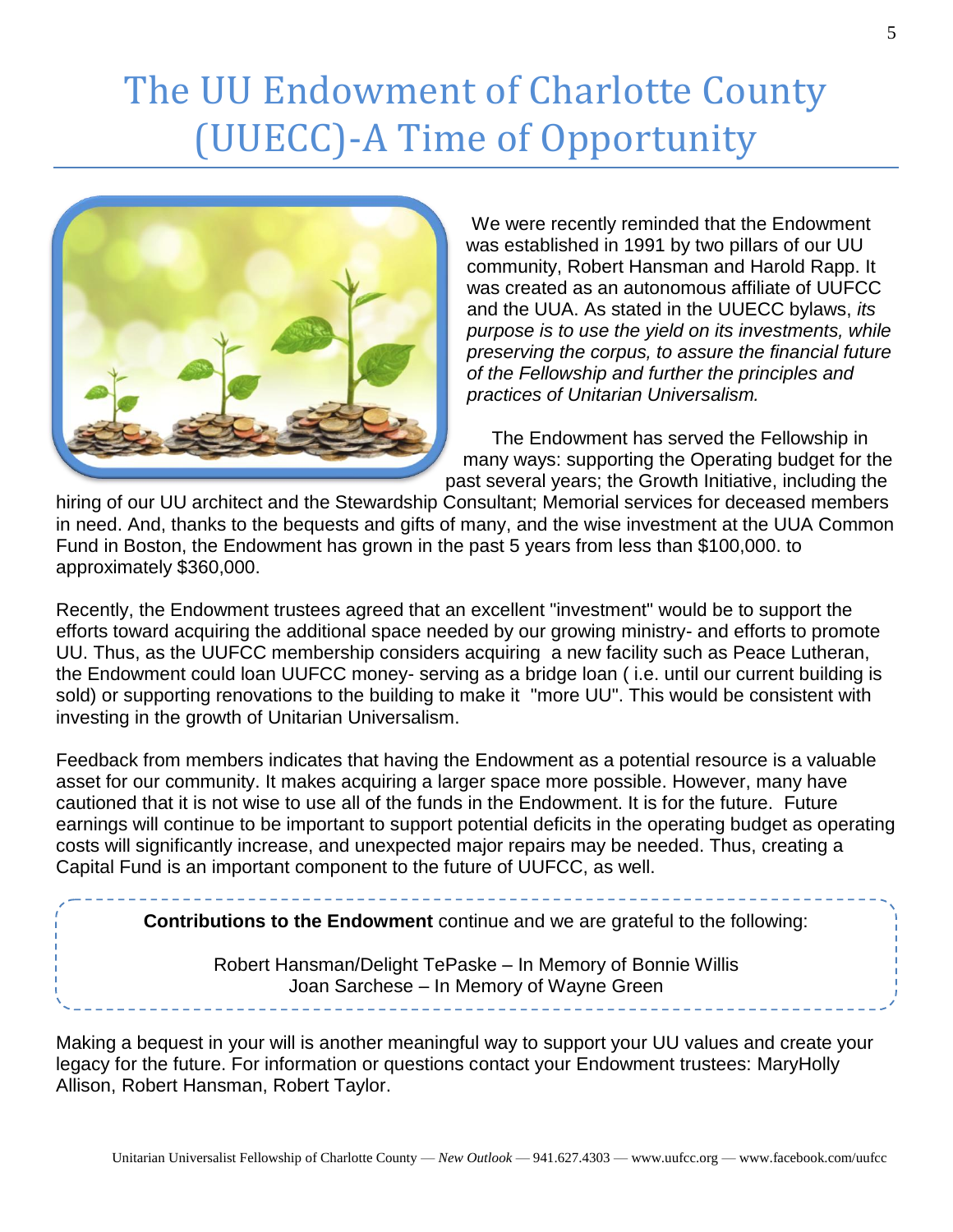### **REflections**

We continue to see new children attending our Religious Education classes. Frequently they are visitors, and they are always welcome. And we are looking forward to growing our Child Care group.

The Elementary group did the following lessons in January, with a focus on the monthly theme of "Science Says/"



Jan 10: Janus, the Roman god of beginnings and endings. We discussed old habits we would like to eliminate or change and made "Janus books" to list new things we would like to begin in each month. Jennifer Rose had the great idea to leave the books at the UUFCC so students could refer to them over the year.

Jan 17: We completed the "Our Six Sources" poster to complement the "Rainbow Principles" poster. We emphasized Principle Four and the role Science plays as one of the six sources in answering the question "Where did we (everything) come from?"

February's theme is "Absence of Violence." This is very fitting for the month containing Valentine's Day.

Looking ahead, we are starting to think about plans for Easter. If you have ideas or would like to help, let me know. We could probably use a few Easter bunnies!

Faithfully, Marty Wilmer Lifespan Development Coordinator

# **Help Wanted**

### **Dine Around Dinners**

Joan Bollinger has been coordinating these dinners for several years. She would like to pass this opportunity on to someone new next year. If you might be willing to take this on, either by yourself, or with another person, please speak to Joan or Marty Wilmer. We have all the directions and information typed up and ready for you.



### **Religious Education**

Our Middle School/High School group could use another teacher. We have not had many students in this age group attending RE lately, yet we are always prepared. I plan the lessons and share them with the teachers ahead of time. If you enjoy working with this age group in a small group, please let me know. Marty Wilmer, Lifespan Development Coordinator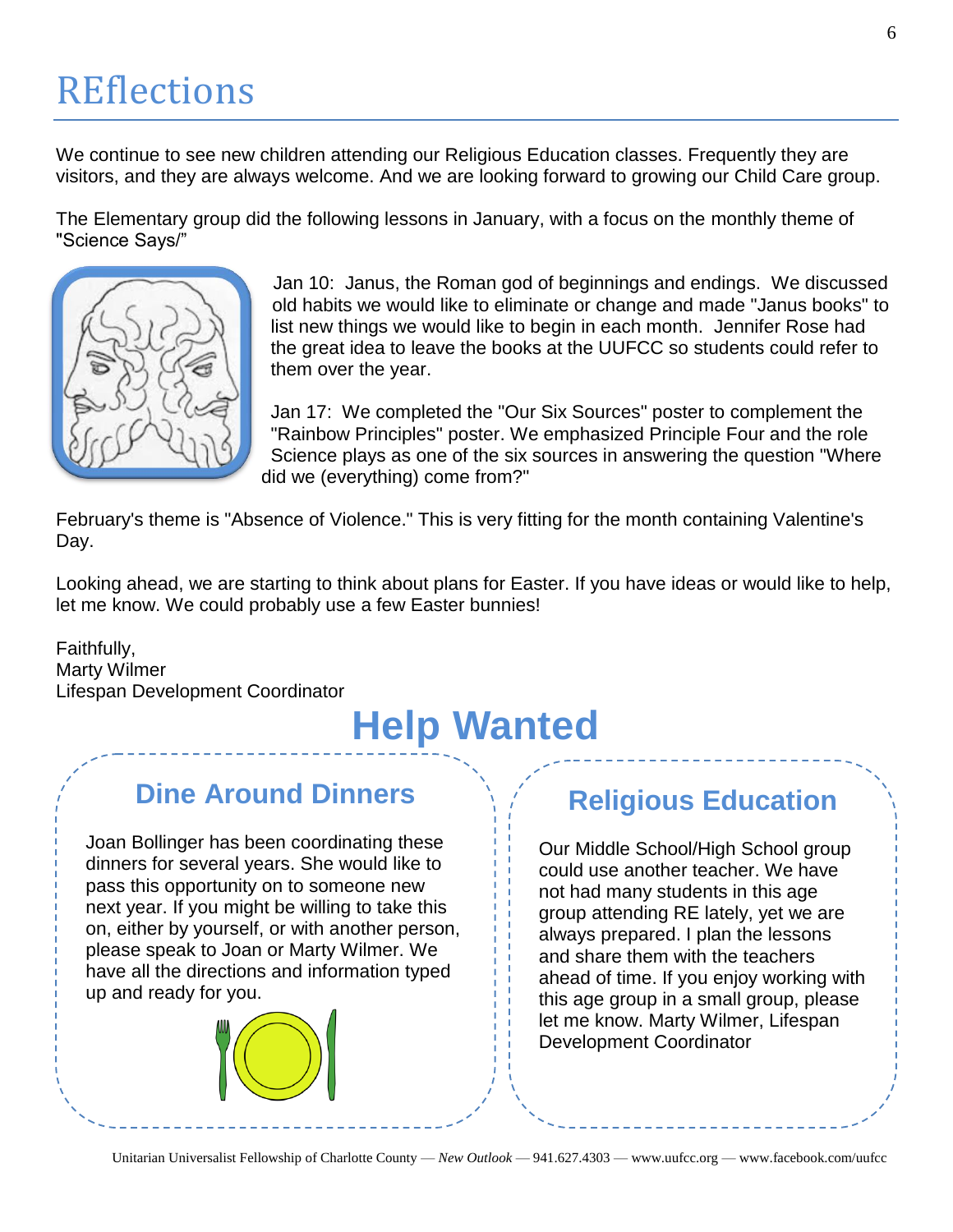# Membership News



*In Unitarian Universalism, you can bring your whole self: your full identity, your questioning mind, your expansive heart.*

*Together, we create a force more powerful than one person or one belief system. As Unitarian Universalists, we do not have to check our personal background and beliefs at the door: we join together on a journey that honors everywhere we've been before.* (excerpt from What We Believe at uua.org.)

*A New to UU Breakfast* will be held on Saturday, February 13th at 9am at the Fellowship. If you are interested in meeting other new people, current members, and learn about being a UU, please mark your calendar and let me know you plan to attend. Reverend Amy can always be counted on to answer your UU questions and slip in UU history in an interesting way.

If you are interested in becoming a member, mark your calendars for *New Member Recognition* Sunday on February 21 $\mathrm{st}$ . It will be an opportunity to sign the membership book, covenant with the Fellowship and let the community celebrate your decision.

If you are a snowbird and a member of another church/fellowship outside of Florida, you can also become a UUFCC member.

Please contact me if you are interested in "dual citizenship", attending the breakfast, or becoming a member.

Joani Mountain Membership Coordinator [joanimountain@gmail.com](mailto:joanimountain@gmail.com)

### **Ubuntu Sacred Song Gathering**

Sing uplifting songs from all around the world in glorious harmony. No experience is necessary; just a desire to sing. All are welcome. Come, sing, be joyful, and experience the sacred through song. There's usually a lot of laughter, too. Suggested donation: \$5

We will be gathering on the first Saturday of each month through June at 2:30 at the Fellowship. The next gathering will be on February 6. Come, sing and enjoy!

If you want a taste of Ubuntu singing or want to take the experience home with you, Tom Tyre has CDs of his Ubuntu group in North Carolina available for sale for \$10. This is a fundraiser to help women coming out of the prison system.

### **You're Invited to a Baby Shower**

There's another son for Stephanie Callen and Mike Schiller and a little brother for Max on the way.

Please join us after the Saturday Service on Feb. 6 at 6 pm to celebrate the impending arrival of a new little UU. Hope to see you there!

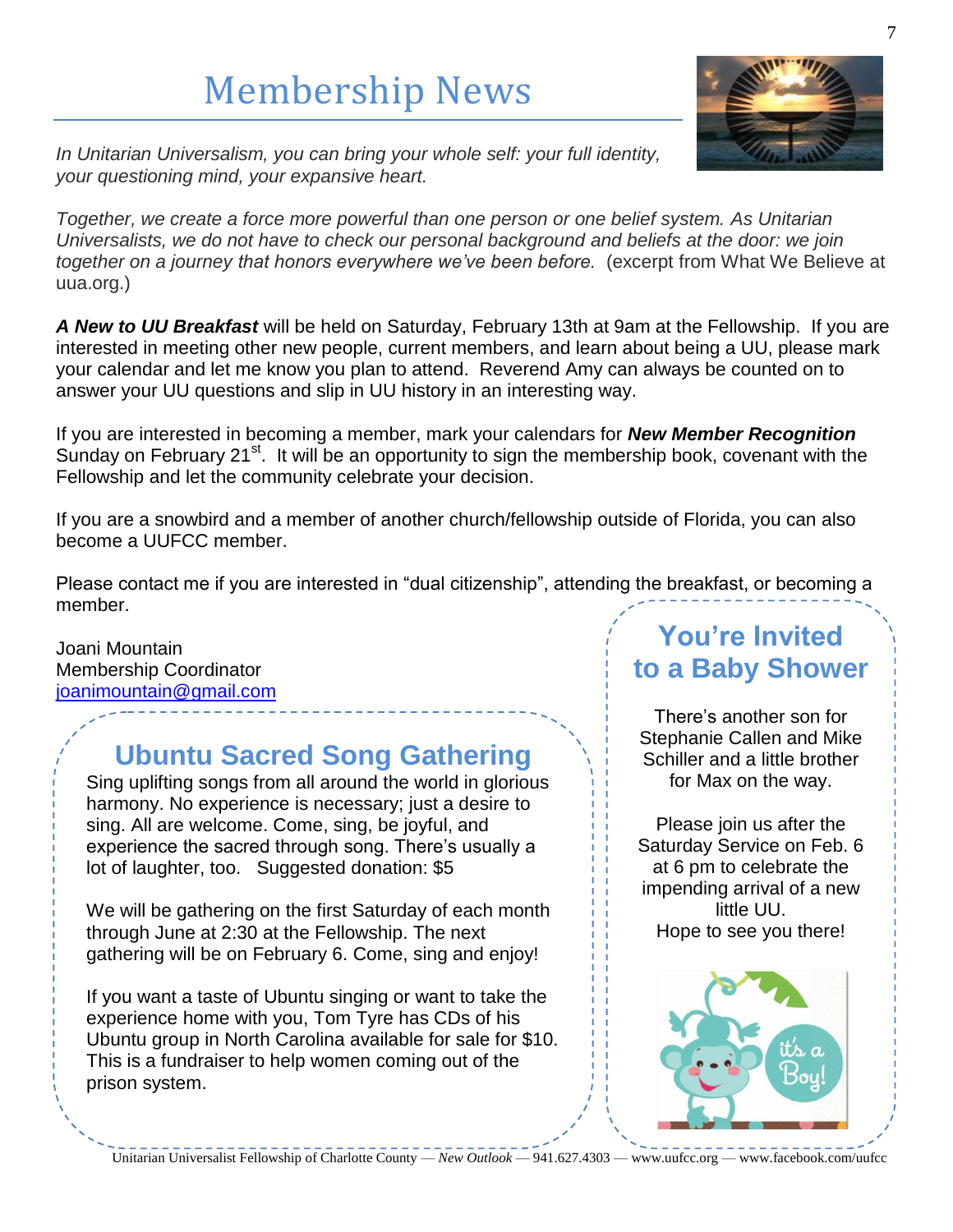

# Peace Initiative

The second Peace Initiative speaker will be Dr. Saeed Shahzad, local neurologist and representative of the Charlotte County Islamic community. His talk is titled "A Different Look at Islam" and will include some basic facts about Islam, views on terrorism, and suggestions for how diverse communities can live together cooperatively and caring for and about one another. Questions and answers will follow his talk that will begin at 12:15 on Feb. 7th in our sanctuary.

In addition, on that Sunday, the Islamic community has been invited to share our potluck. They will bring typical main dishes and desserts to our table and we will feast together. It is an opportunity to get to know new people, people who today are frequently the object of attack and hatred.

We Unitarian Universalists want to live our creed by contradicting notions that we know are stereotypical and hurtful. We want to be purveyors of love, peace and justice.

# Florida Spring Gathering

Please plan to join us for the Florida Spring Gathering **March 12, 2016**, at the **Unitarian Universalists of Clearwater** for fun, networking, cooperative learning, and covenant!



Our morning Keynote on Covenant will be presented by Connie Goodbread, Congregational Life Staff, and Margie Manning, Elder. Lunch will be served before an afternoon of topical workshops. Our closing worship will send us on our way feeling connected and revitalized! We will offer a portion of the Unitarian Universalist film series "Long, Strange Trip" as an optional evening activity. Please feel free to stay over Saturday night and join us for worship on Sunday morning!

#### **Workshops:**

- *---Cluster Development with Natalie Briscoe*
- *---Social Justice/Witness/Black Lives Matter with Rev. Carlton Elliott Smith*
- *---Stewardship with Rev. Kenneth G. Hurto*
- *---Intro: Leadership as Spiritual Practice with Maggie Lovins*

**Youth** (age 12 and over) are welcome to join any workshop which interests them, as all are intentionally open to all ages, abilities, and learning styles in the spirit of whole family church.

**Child-care** is available on the registration form for those 12 and younger.

#### **Registration:**

- Regular registration (ends 21 February): \$50 for adults, and \$10 for youth (17 and under)
- Late registration (begins 22 February): \$75 for adults
- Firm registration deadline: 07 March

More info: http://www.uuasouthernregion.org/floridaspring2016.htm Register: [http://fd8.formdesk.com/UUASR/Florida2016;](http://fd8.formdesk.com/UUASR/Florida2016) discounted registration until 21 February!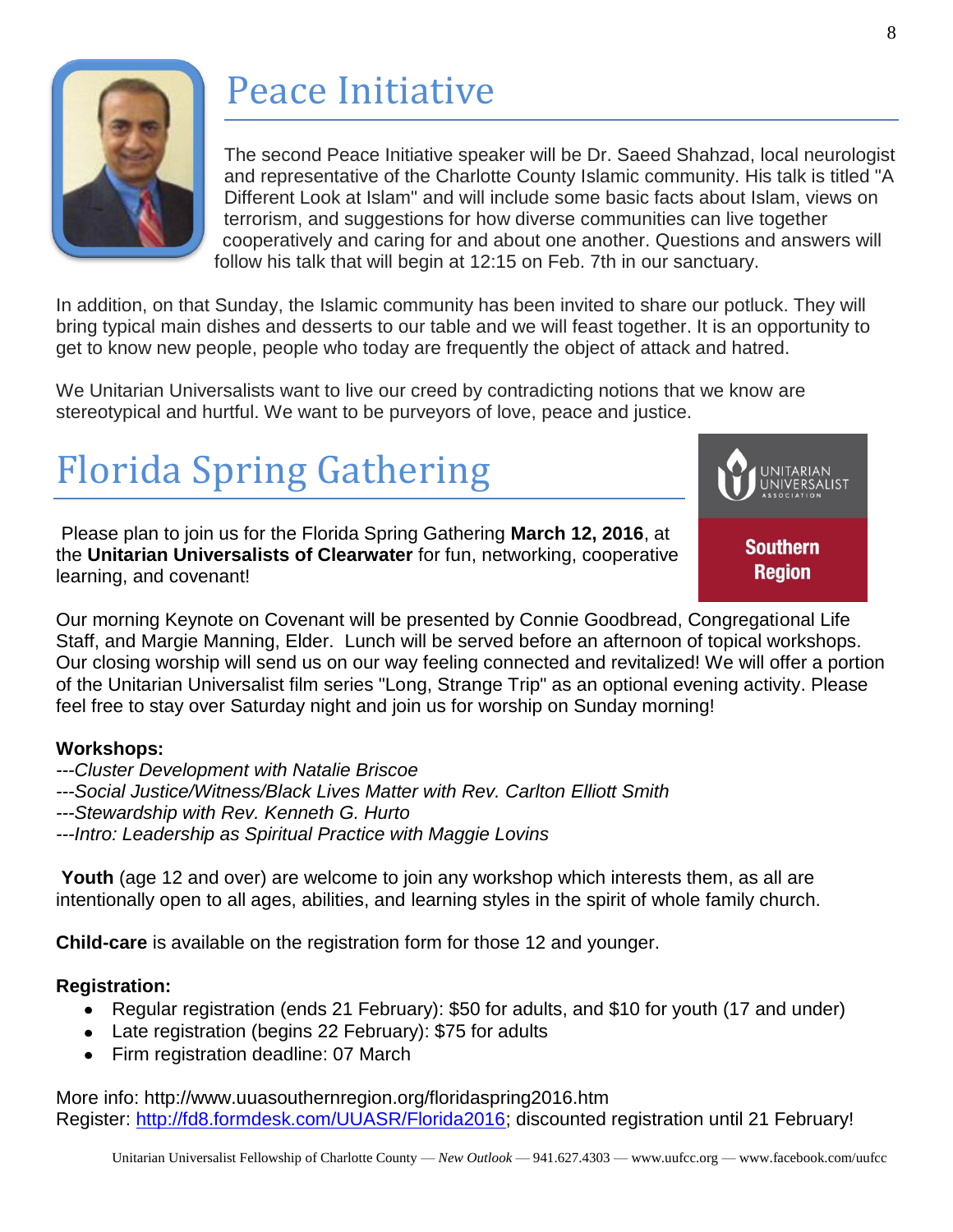#### **Meatless Meal February 26th at 5:30**

Do you want support to eat healthier and ideas for guilt-free company dishes to serve those out-of-town guests? Join us for delicious food, and great fellowship.

The monthly meatless meal, hosted by the Climate Action Team, will be held Friday February 26th at 5:30. Participants should bring a vegetarian or vegan dish to share. Copies of the recipe for your dish are appreciated. A video related to plant based eating will be shown after the meal. We hope to see you there.

#### **Nicaragua Update**

Lorrie Douglas promised to send the link to the newsletter for the video to follow-up on her presentation. Here it is on youtube: [https://youtu.be/LIu4hzsHDWw.](https://youtu.be/LIu4hzsHDWw) It can also be found on the website at [www.NicaraguaProject.org](http://www.nicaraguaproject.org/)

There is a group going to Nicaragua for the project's Grand Opening from approx. Feb 13th to the 20th. Some people have expressed an interested in having a delegation from our fellowship. If you are would like more information about the trip, the project, or the artwork, please contact Lorrie at [734-846-0448](tel:734-846-0448) or Lorrie@NicaraguaProject.org.

#### **UU Justice Florida Annual Legislative Day, Tallahassee, FL.**

#### **Monday-Tuesday, Feb. 8-9**

All invited. Dinner and hotel Monday night provided free to UUs by UU Justice Florida to encourage statewide participation. Training by members of the Leon County League of Women Voters, Keynote speaker on climate/environmental bills, ACLU speaker on Justice for All/Black Lives matter bills. Outstanding opportunity for UUs statewide to see our Florida legislature in action. Carpooling makes it doable and fun. Join us! Register

here: <http://www.uujusticefl.org/BookingRetrieve.aspx?ID=63600>

#### **SECOND ANNUAL FELLOWSHIP CAMPING WEEKEND Friday thru Sunday, February 19th-21st**

You are invited to the second annual Fellowship Camping weekend!

WHEN: Friday February 19<sup>th</sup>, 4pm to Sunday February 21st **WHERE:** Tentatively set for Oscar Scherer State Park group campsite (location may change pending reservation availability)

**WHO:** All families and fellowship invited

**Activities:** Stay for the weekend or come out to play for the day! A potluck supper will be held on Friday night with a bonfire and is being coordinated by Regina Renner. If we camp at Oscar Scherer Park, we can attend the Drum Circle Saturday night at Nokomis Beach. We can take a bike ride Sunday on the Legacy trail which is connected to Oscar Scherer State Park. There are also some beautiful hiking and birding opportunities! We hope to see you there!

9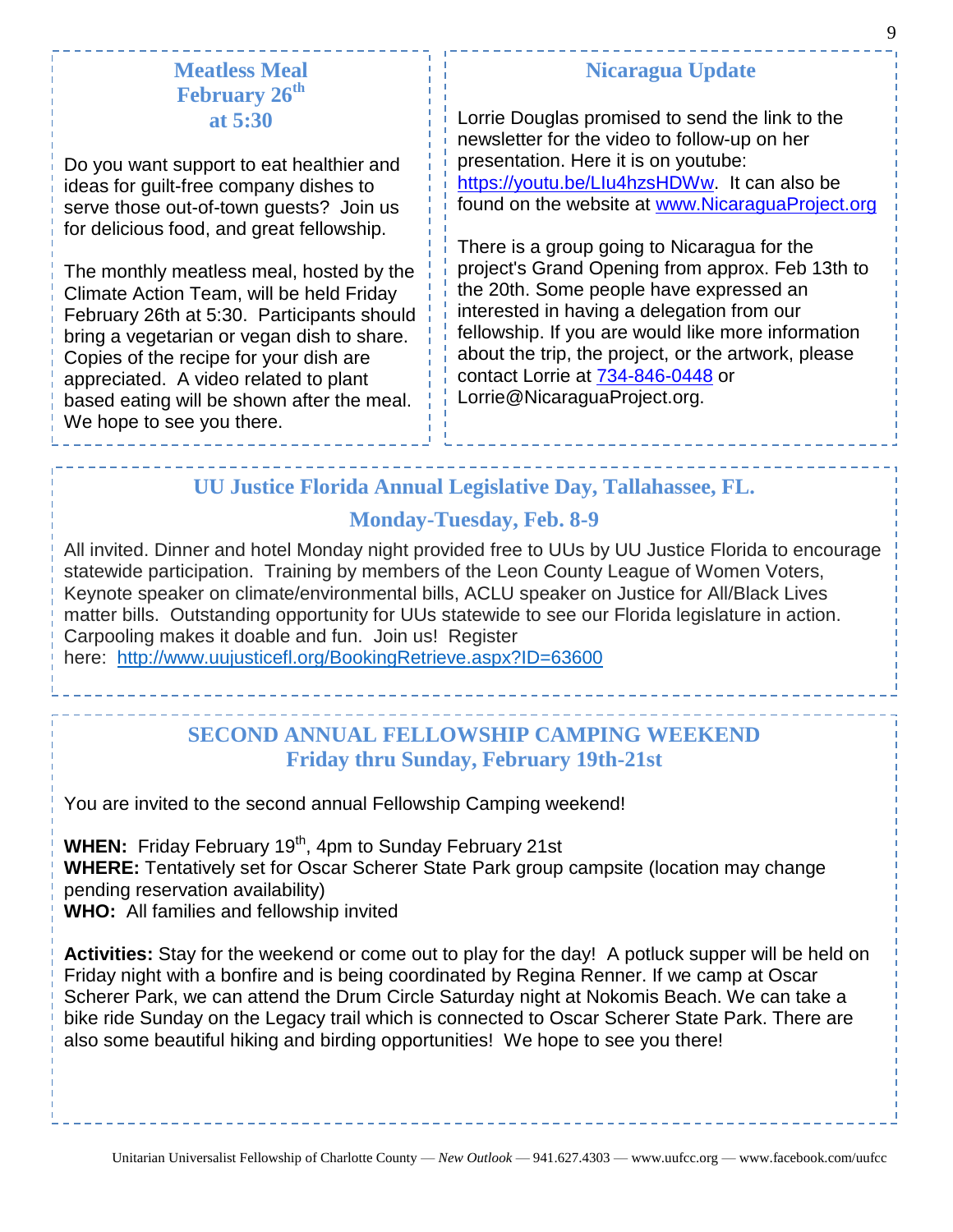

## Art on the Wall

The Peace River Painters (formerly VAC Plein Air Artists) will exhibit their exciting, colorful, and imaginative artwork on our Art Wall from January 30th to February 28th. This group of artists join together to paint what they see -- in the open air and from nature.

A free Opening Reception, open to all, is planned for Friday, February 5, from 4-6 PM. For more information: 941- 204-6042

### Wanted: Readers Who Enjoy Talking About Books

Our Book Club meets at 1:30pm on the last Monday of each month. We exchange thoughts about the book which the group has chosen for the month. The books we have read over several years seem amazingly diverse and , for the most part, we thought that they had literary merit and important themes. So--join us for stimulating discussion and even some laughs.

Our book for this month is **Inside the O'Briens** by Lisa Genova. In this novel, Joe O'Brien and his family cope with Joe's devastating diagnosis at age 44 of Huntington's disease.

The book for March is **Pathfinder** by James Fenimore Cooper. Here we return to a classic American historical novel about the adventures of Natty Bumppo (here called "Pathfinder") before and during the war waged by the British/Colonial forces in the Great Lakes area.



Mary Wolff [\(hmwolff9@hotmail.com](mailto:hmwolff9@hotmail.com) or 629-0669}

### Jazz for the Contemplative Heart/Mind- The Orenda Duo



The Orenda Duo is made up of Jenny Wilson (piano/voice) and Nathan Wilson (upright bass.)They will be performing at UUFCC on Wednesday Feb. 10, 2016 4:00 pm – 6:00 pm, Jenny and Nathan will share selections from their new releases, "The World Is Turning Gold" -a collection of original contemporary jazz compositions, and "Both Sides Now" - a compilation of songs by singer/songwriters Laura Nyro, James Taylor, Jimmy Webb, Carole King, and Joni Mitchell and two pieces from West Side Story by Leonard Bernstein. Jenny Wilson is a composer/pianist and artist originally from Queens, New York and now resides in Morgantown, West Virginia. Her husband, bassist Nathan Wilson, is a recording engineer and

performance artist with the Squonk Opera in Pittsburgh, PA. They visit Florida every winter to perform and enjoy the sunshine state with friends and family. CD's and art work will be available. The suggested donation is \$5.00.